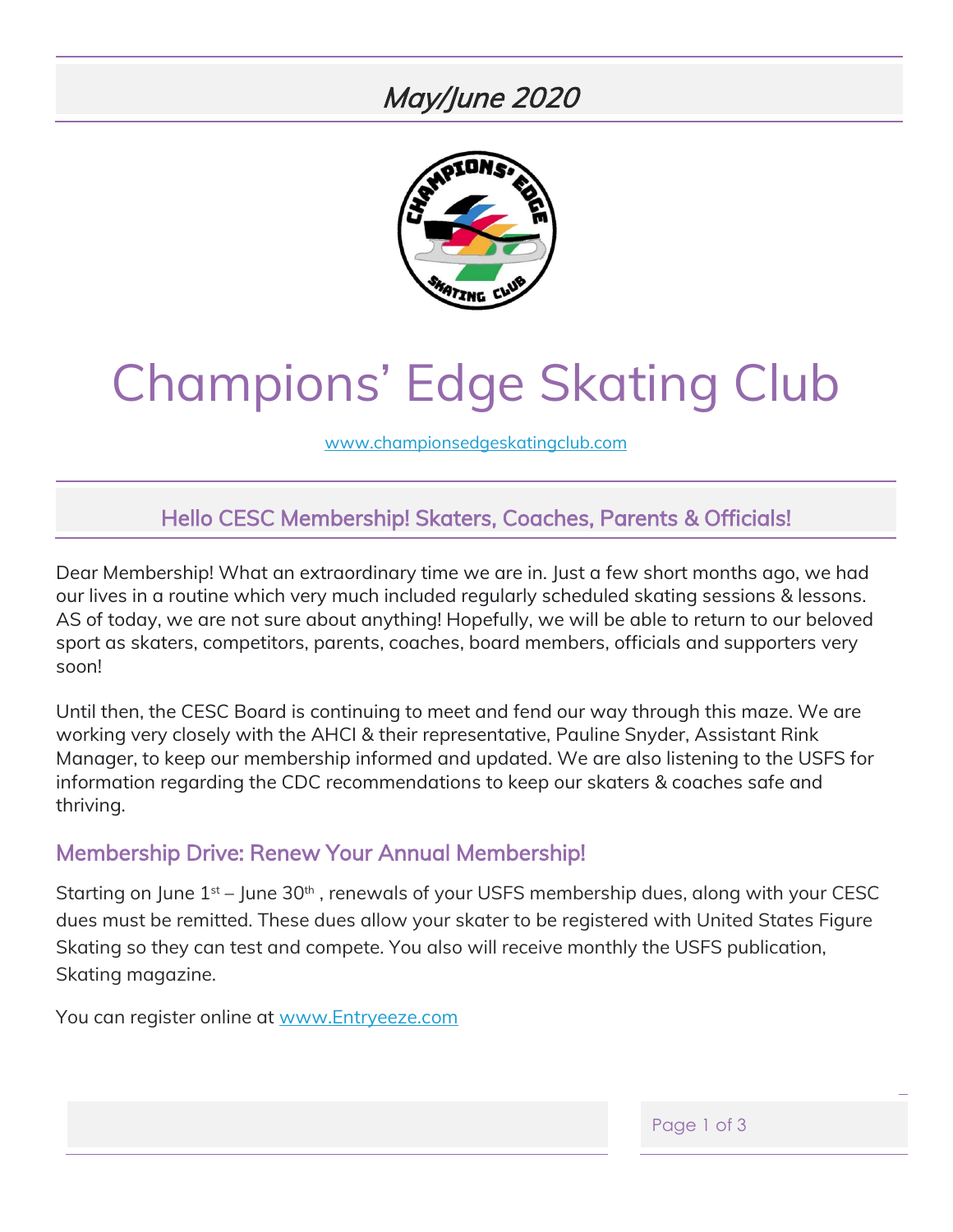

#### **AHCI Post-Quarantine Freestyle: June 2020**

| Ice Sessions (O)-Open Level Session |               |                 |               |               |                |  |  |
|-------------------------------------|---------------|-----------------|---------------|---------------|----------------|--|--|
| Monday                              | Tuesday       | Wednesday       | Thursday      | Friday        | Saturday       |  |  |
| $6:30 - 7:30$                       | $6:30 - 7:30$ | $6:30-7:30$ am  | $6:30 - 7:30$ | $6:30 - 7:30$ | $6:30-7:30$ am |  |  |
| am(O)                               | am(O)         | O               | am(O)         | am(O)         | (O             |  |  |
| 7:30-8:30                           | 7:30-8:30     | 7:30-8:30 am    | 7:30-8:30     | 7:30-8:30     | $7:45-8:45$    |  |  |
| am(O)                               | am(O)         | O               | am(O)         | am(O)         | am(O)          |  |  |
| 8:45-9:45                           | $8:45-9:45$   | $8:45-9:45$ am  | $8:45-9:45$   | 8:45-9:45     | 9:00-10:00     |  |  |
| am(O)                               | am(O)         | O               | am(O)         | am(O)         | am(O)          |  |  |
| $9:45-10:45$                        | $9:45-10:45$  | $9:45-10:45$ am | $9:45-10:45$  | $9:45-10:45$  |                |  |  |
| am(O)                               | am(O)         | O               | am(O)         | am(O)         |                |  |  |
| 11:00-12:00                         | 11:00-12:00   | 11:00-12:00     | 11:00-12:00   | $11:00-$      |                |  |  |
| pm (O)                              | pm (O)        | pm $(O)$        | pm (O)        | 12:00 pm      |                |  |  |
|                                     |               |                 |               | $\circ$       |                |  |  |
|                                     |               |                 |               |               |                |  |  |

#### **ICE PRICES (include sales tax)**

- 1. WEEKLY INTENSE ICE PACKAGE: available June 1, 2020
	- a. Unlimited ice all day, package runs Monday thru Saturday each week
	- b. \$180/week full price, non-members; \$160 /week CESC members

c. Includes Multi-Purpose Room access for off ice training, available only during scheduled freestyle times when available

#### 2. SINGLE SESSION - \$15/session

ALL PAYMENTS and CHECK-IN for figure skating sessions should be done online ahead of time at www.ahcenterice.com

- \* Maximum 25 people on the ice including skaters and coaches
- \*\* Existing punch cards will be honored
- \*\*\* Subject to change without notice

Page 2 of 3